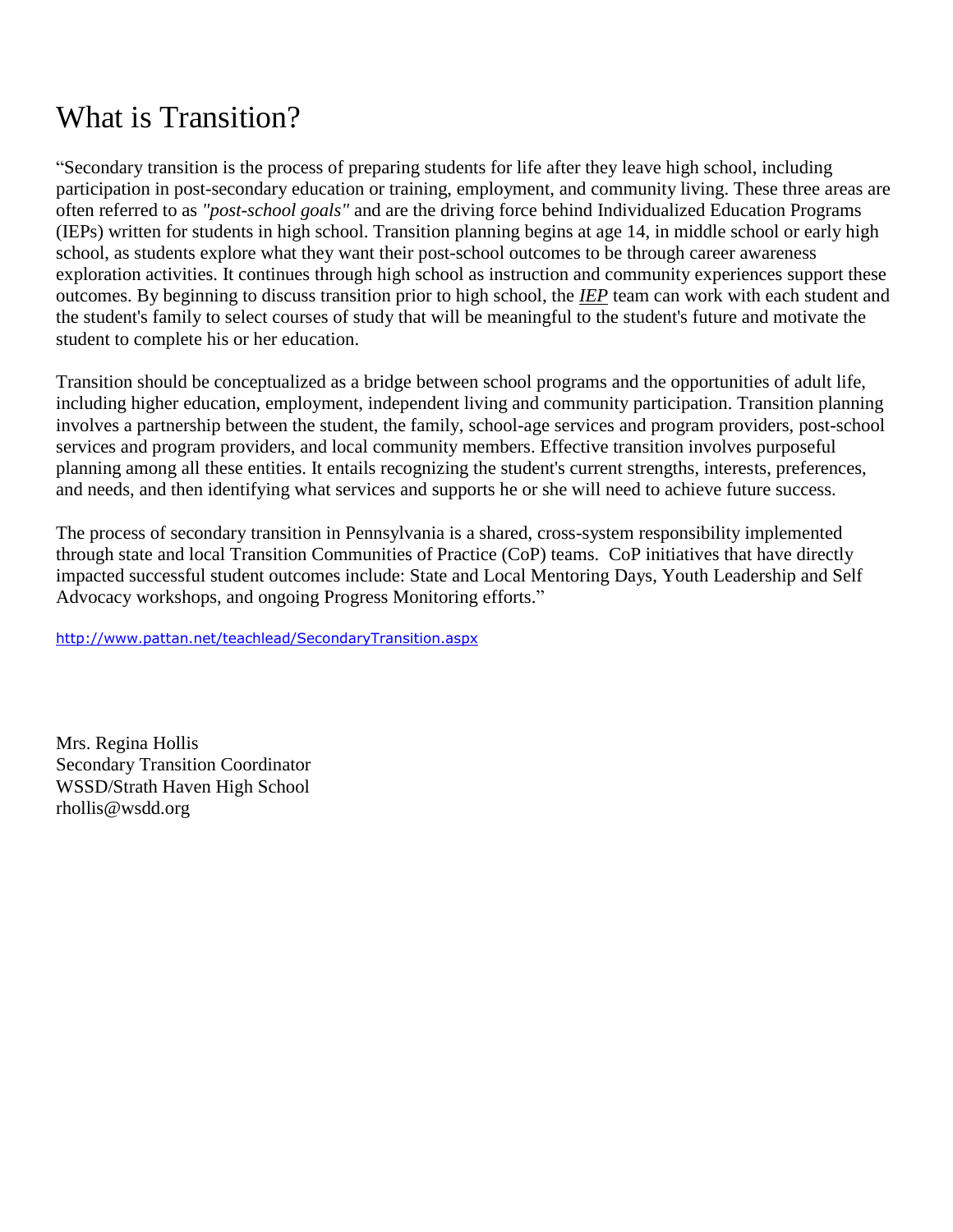## **IDEA Regulations – Transition Related**

## **Add "further education" of children with disabilities to the** *IDEA***'s purposes.**

**1.** The purposes of *IDEA* include ensuring that all children with disabilities have available to them a free appropriate public education (FAPE) that emphasizes special education and related services designed to meet their unique needs and prepare them for further education, employment and independent living. [34 CFR 300.1(a)] [20 U.S.C. 1400(d)(1)(A)]

## **2. Refer to a "child" instead of a "student."**

The definition of "transition services" is changed to refer to a "child," rather than a "student," with a disability. [34 CFR 300.43] [20 U.S.C. 1401(34)]

## **3. Change the definition of "transition services."**

The term "transition services" means a coordinated set of activities for a child with a disability that:

- Is designed to be within a results-oriented process, that is focused on improving the academic and functional achievement of the child with a disability to facilitate the child's movement from school to post-school activities, including postsecondary education, vocational education, integrated employment (including supported employment); continuing and adult education, adult services, independent living, or community participation;
- Is based on the individual child's needs, taking into account the child's strengths, preferences, and interests; and
- Includes instruction, related services, community experiences, the development of employment and other post-school adult living objectives, and, if appropriate, acquisition of daily living skills and functional vocational evaluation.

[34 CFR 300.43 (a)] [20 U.S.C. 1401(34)]

## **4. Require changes to performance goals and indicators.**

The State has established goals for the performance of children with disabilities in the State that … address graduation rates and dropout rates, as well as such other factors as the State may determine. [34 CFR 300.157(a)(3)] [20 U.S.C. 1412(a)(15)(A)(iii)]

## **5. Establish an exception to requirements for evaluation before a change in eligibility.**

The evaluation described in §300.305(e)(1) [see 20 U.S.C. 1414(c)(5)(B)(i)] is not required before the termination of a child's eligibility under Part B due to graduation from secondary school with a regular diploma, or due to exceeding the age eligibility for FAPE under State law.  $[34 \text{ CFR } 300.305(e)(2)]$   $[20 \text{ U.S.C. } 1414(e)(5)(B)(i)]$ 

For a child whose eligibility under Part B terminates under circumstances described above, the LEA shall provide the child with a summary of the child's academic achievement and functional performance, which shall include recommendations on how to assist the child in meeting the child's postsecondary goals. [34 CFR 300.305(e)(3)] [20 U.S.C. 1414(c)(5)(B)(ii)]

## **6. Change the secondary transition requirements in the IEP.**

Beginning not later than the first IEP to be in effect when the child turns 16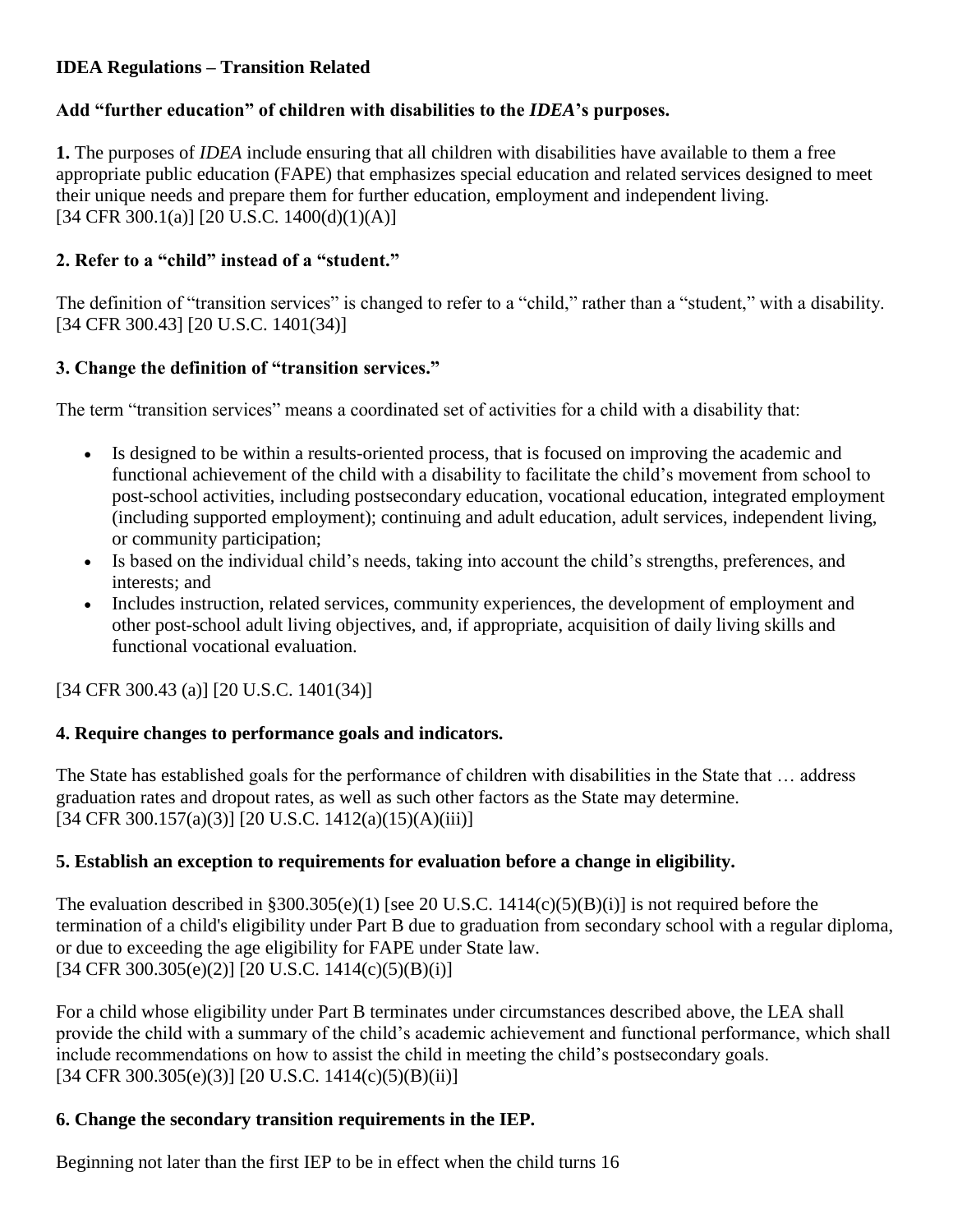**(age requirement in Pennsylvania is 14 years or younger)**, or younger if determined appropriate by the IEP Team, and updated annually thereafter, the IEP must include:

- Appropriate measurable postsecondary goals based upon age-appropriate transition assessments related to training, education, employment and, where appropriate, independent living skills;
- The transition services (including courses of study) needed to assist the child in reaching those goals; and
- Beginning not later than one year before the child reaches the age of majority under State law, a statement that the child has been informed of the child's rights under Part B, if any, that will transfer to the child on reaching the age of majority under §300.520 [see 20 U.S.C. 1415(m)].

[34 CFR 300.320(b) and (c)] [20 U.S.C. 1414 (d)(1)(A)(i)(VIII)]

#### **7. Add requirement to invite child to IEP Team meeting when purpose includes "consideration of postsecondary goals."**

The LEA must invite a child with a disability to attend the child's IEP Team meeting if a purpose of the meeting will be the consideration of the postsecondary goals for the child and the transition services needed to assist the child in reaching those goals under §300.320(b). [34 CFR 300.321(b)] [20 U.S.C. 1414(d)(1)(B)]

#### **8. Add development and implementation of transition programs to list of permissible uses of State–level funds under Part B.**

States may use funds reserved under §300.704(b)(1) for the development and implementation of transition programs, including coordination of services with agencies involved in supporting the transition of students with disabilities to postsecondary activities.

[34 CFR 300.704(b)(4)(vi)] [20 U.S.C. 1411(e)(2)(C)(vi)]

#### **9. Delete requirement that an LEA take other steps if an invited agency does not attend an IEP meeting during which transition services will be discussed.**

If a purpose of a child's IEP Team meeting will be the consideration of postsecondary goals for the child and the transition services needed to assist the child in reaching those goals, the LEA, to the extent appropriate, and with consent, must invite a representative of any participating agency that is likely to be responsible for providing or paying for transition services to attend the child's IEP Team meeting. However, if the participating agency does not attend the meeting, the LEA is no longer required to take other steps to obtain participation of an agency in the planning of any transition services.

 $[34$  CFR 300.321(b)(1) and (3)]  $[20$  U.S.C. 1414(d)(1)]

#### **10. Add requirement for consent prior to inviting a representative of any participating agency likely to be responsible for providing or paying for transition services to attend a child's IEP Team meeting.**

To the extent appropriate, with the consent of the parents or a child who has reached the age of majority, in implementing the requirements of  $\S 300.321(b)(1)$ , the public agency must invite a representative of any participating agency that is likely to be responsible for providing or paying for transition services. [34 CFR 300.321(b)(3)]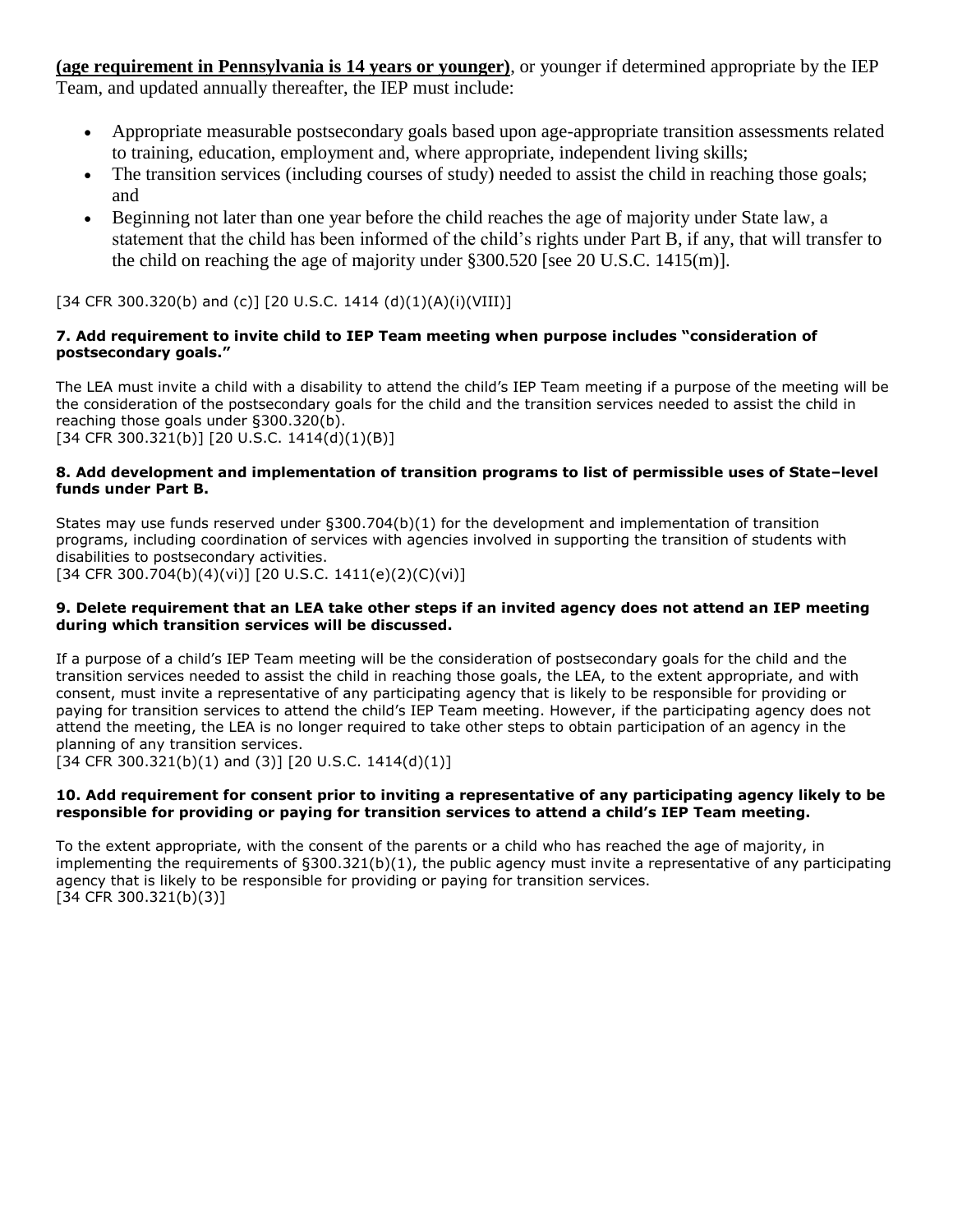## **Secondary Transition IEP Process**

1) Collect data Data can be collected using a variety of resources: Standardized testing Formal transition assessments Informal transition assessments

 Data collected should reflect all areas of transition: Post-secondary, Employment and Independent Living.

- 2) This data should then be reflected in the Present Educational Levels and related specifically to transition. The PEL's should provide baseline data for development of Measurable Annual Goals.
- 3) Completing the Transition Grid on the IEP:

Each section should be completed, leave nothing blank.

If a goal (outcome) is set in one area then activities and/or services must accompany that area, also a Measurable Annual Goal should be developed for that area.

Activities or services are action steps that should assist the student in achieving post school goals. They may occur in school or in the community.

Course of study should also be entered for each area. This list should include all courses taken/scheduled for the duration of the IEP. Courses of study are to lead to the achievement of post school goals.

4) The Present Education Levels (baseline data) can then be used to develop appropriate Measurable Annual Goals. Goals should be related to post school goals (outcomes) and the service that is listed in the grid.

The goals should include:

Condition, student's name, clearly defined observable behavior, performance criteria Performance criteria must include 1) level of performance, 2) number of times needed for mastery and 3) evaluation schedule

- 5) The Invitation
	- Student should be invited
	- Any relevant outside agency should be invited
		- o Parent consent should be obtained prior to invitation

If you require assistance with transition assessments, activities, or services please contact the Transition Coordinator, Regina Hollis. rhollis@wssd.org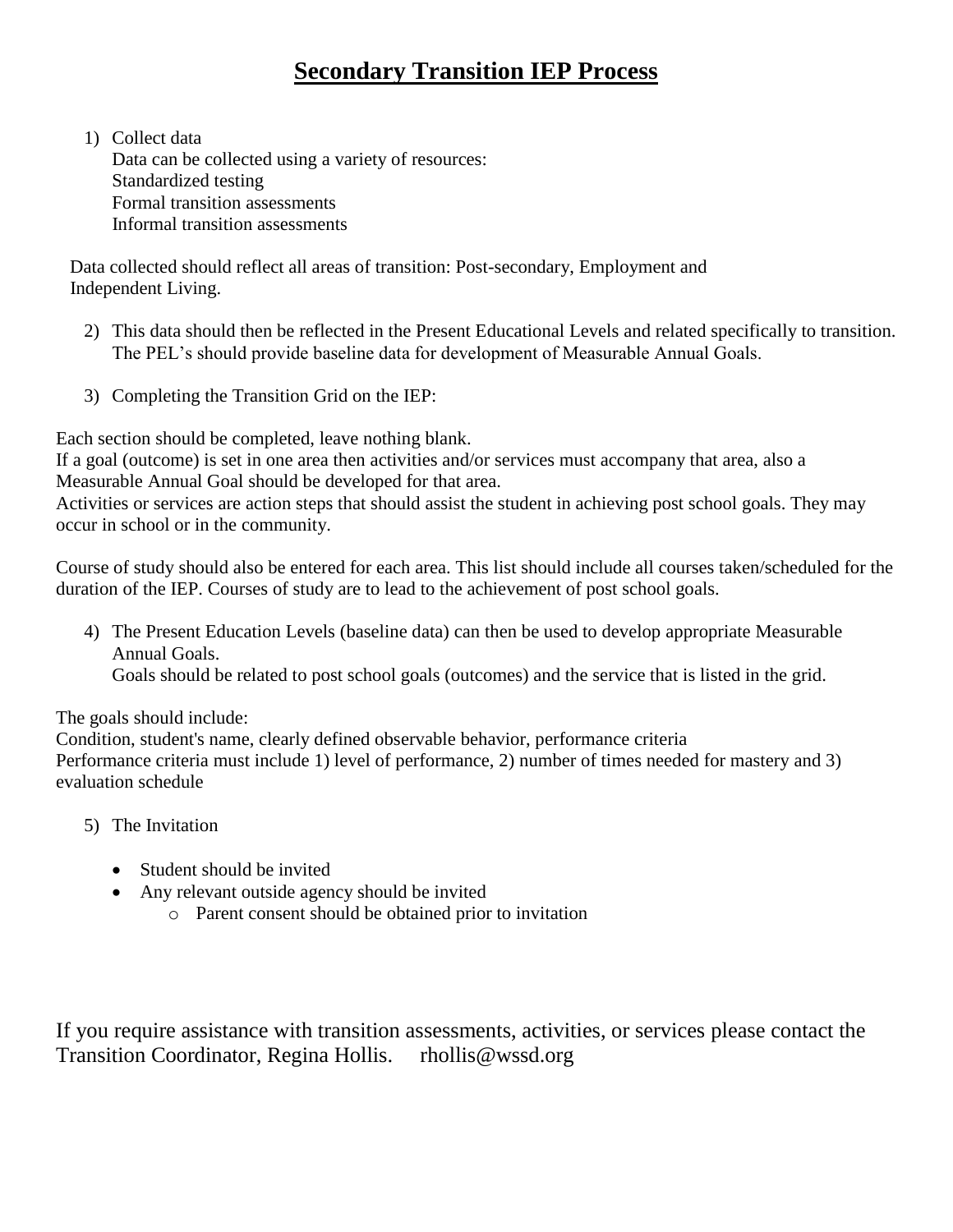## **Summary of Academic Achievement and Functional Performance**

Since schools are not required to conduct an evaluation before terminating special education services for students due to either graduation with a regular diploma or to exceeding the age for services, IDEA 2004 requires schools to complete a SAAFP. This summary is meant to assist the students with a smoother transition to post-school employment or education. The information required in the summary should be adequate enough to satisfy the disability documentation required under such federal laws as the Americans with Disabilities Act.

### **SUMMARY OF ACADEMIC ACHIEVEMENT AND FUNCTIONAL PERFORMANCE School Age**

| <b>Student Name:</b>                       |  |
|--------------------------------------------|--|
| District/School Name:                      |  |
| Date Summary Issued to Student (mm/dd/yy): |  |

Dear

Now that you have graduated or are beyond school age, we are providing you with a *Summary of Academic Achievement and Functional Performance* to assist you in planning for the future. This summary is divided into four parts. Part 1 provides information we currently maintain about you. Part 2 summarizes your academic achievement and functional performance in school. Part 3 provides recommendations for assistance you may need to meet your postsecondary goals. Part 4, which is optional, gives you a chance to provide information related to your achievement and performance.

:

| <b>Part 1: Student Information</b> |                              |
|------------------------------------|------------------------------|
| Student Name:                      | Date of Birth:               |
| Year of Graduation/Exit:           |                              |
| <b>Student Address:</b>            |                              |
| City, State, Zip:                  |                              |
| Student Phone:                     |                              |
| Current School:                    | <b>Current School Phone:</b> |

#### **Part 2: Summary of Student Performance**

| <b>ACADEMIC ACHIEVEMENT</b><br>(if appropriate) | <b>ACCOMMODATIONS</b> | <b>RECOMMENDATIONS</b> |
|-------------------------------------------------|-----------------------|------------------------|
|                                                 |                       |                        |
|                                                 |                       |                        |
|                                                 |                       |                        |
|                                                 |                       |                        |
|                                                 |                       |                        |